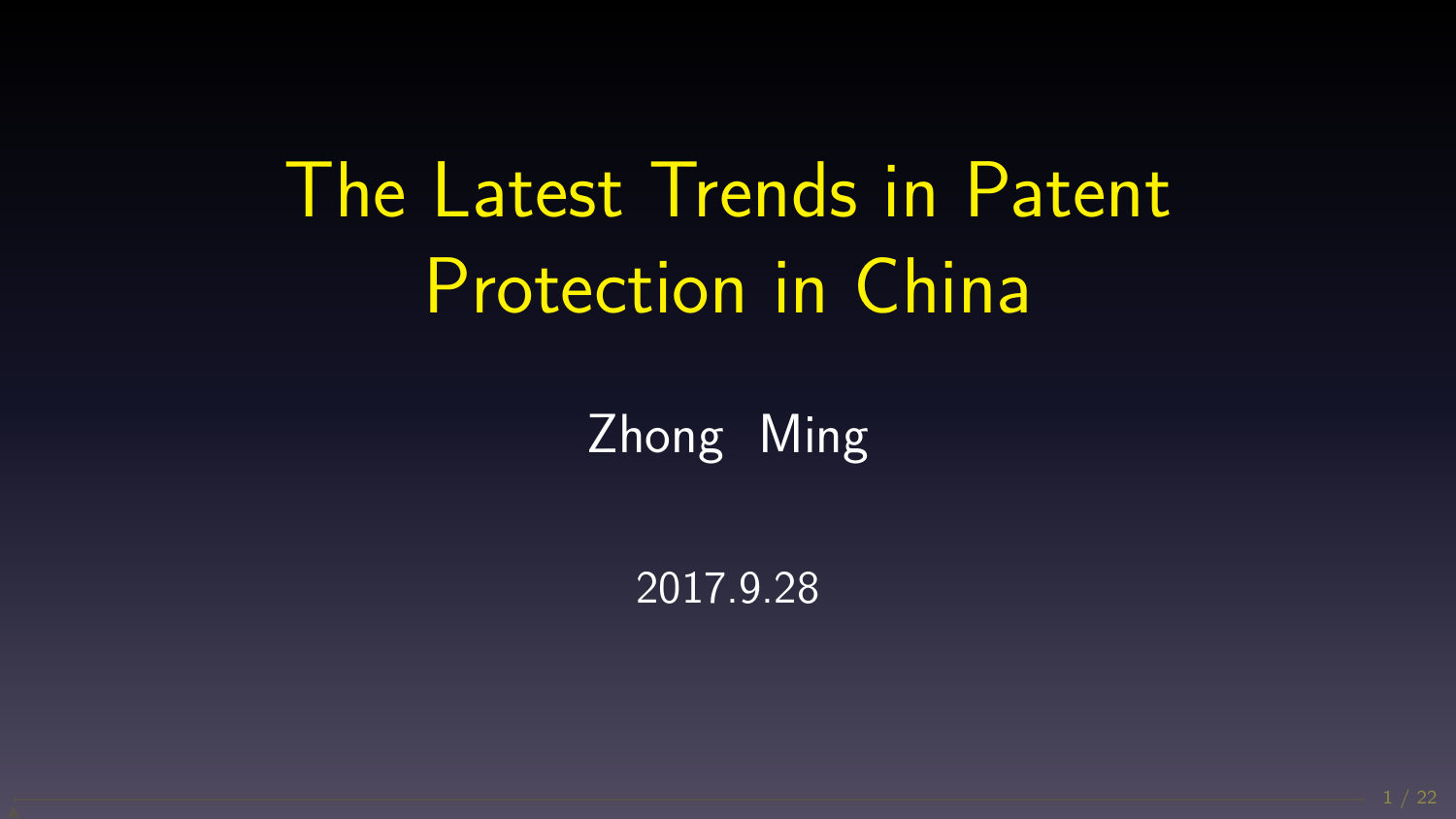## Statistics on Judicial and Administrative Protection

Updating on Politics and Case-Law on Protection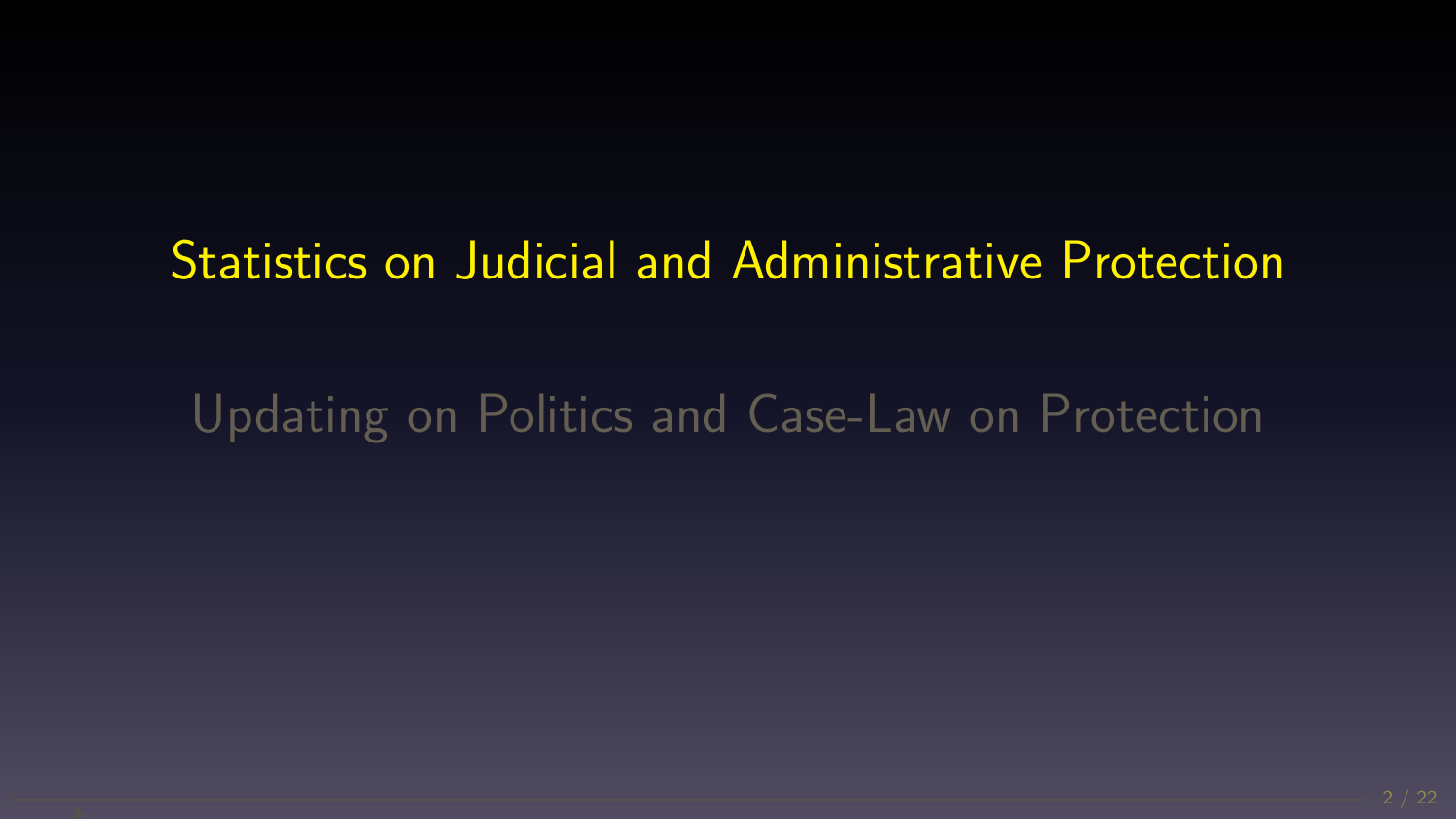#### Statistics on IP litigation 2014

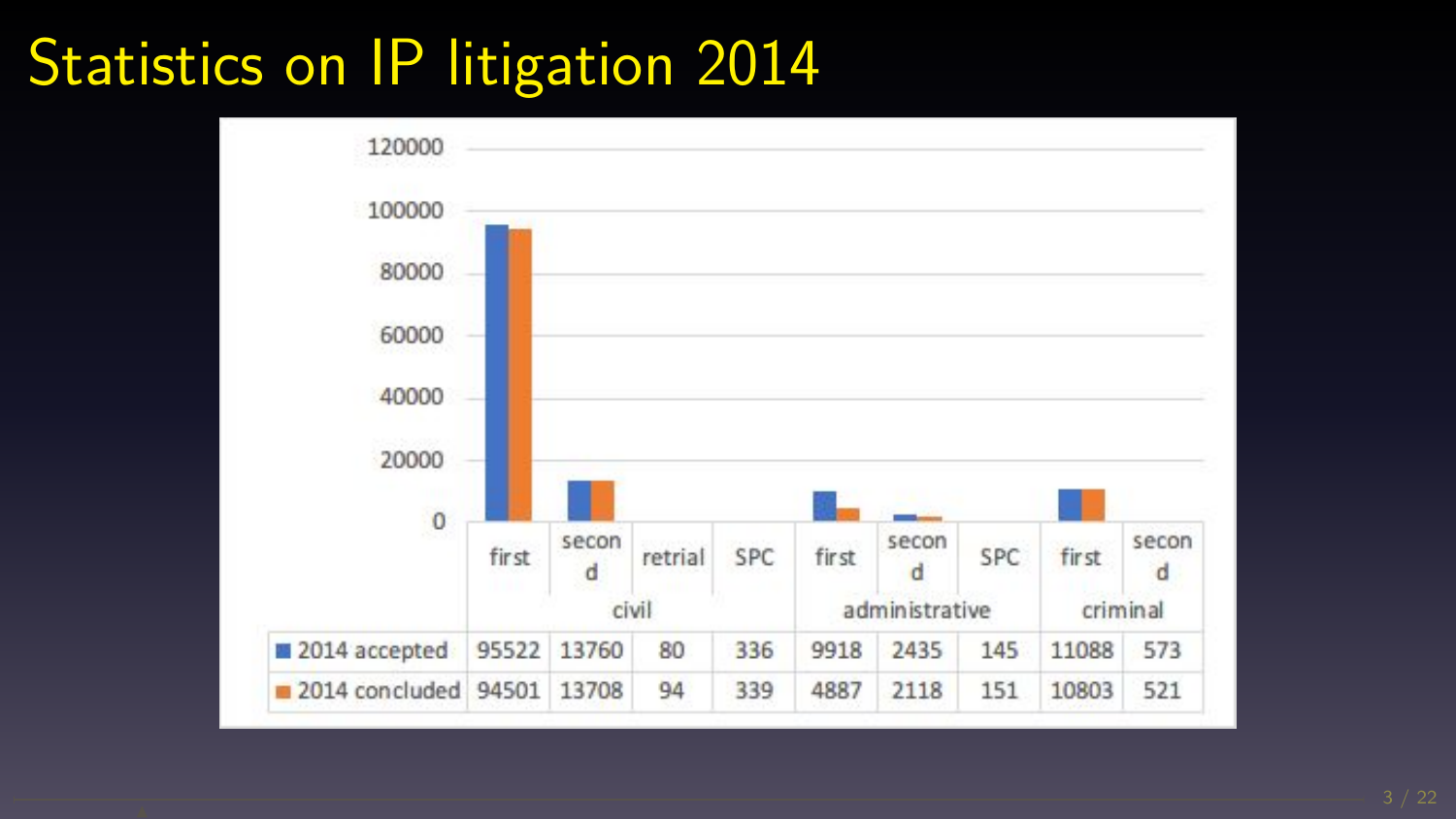#### Statistics on IP litigation 2015

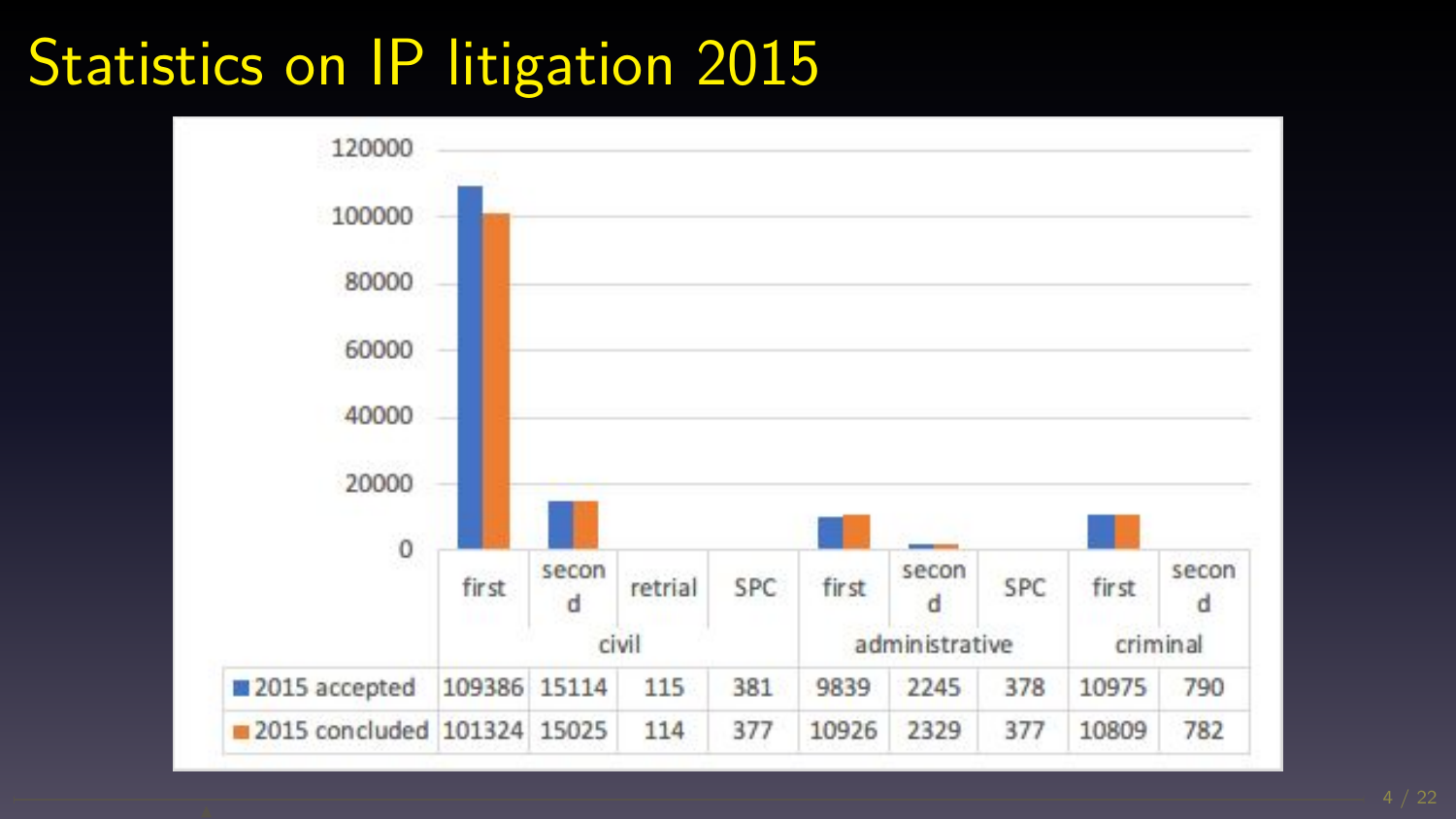#### Statistics on IP litigation 2016

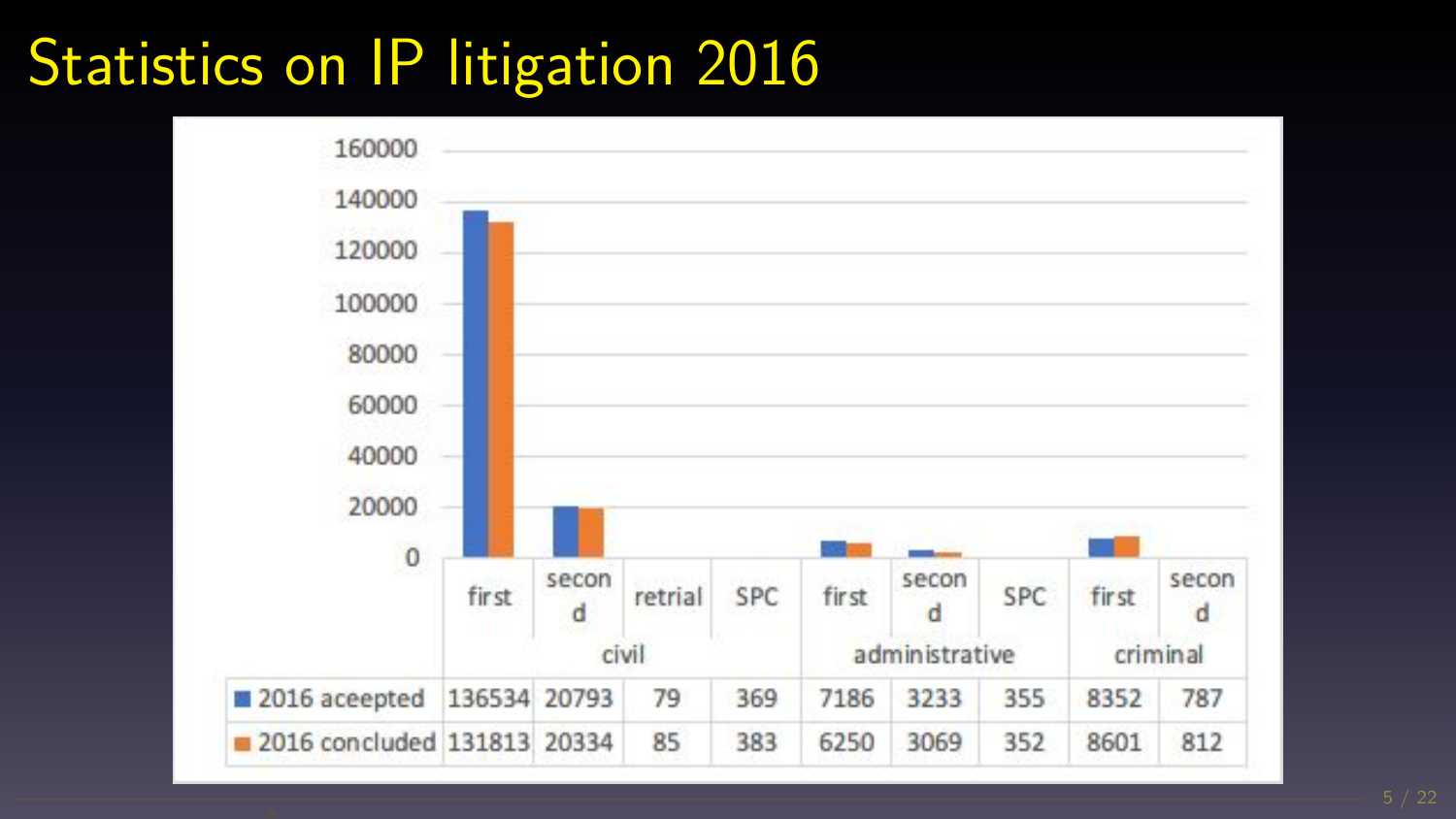#### Statistics on litigation of 3 IP Courts

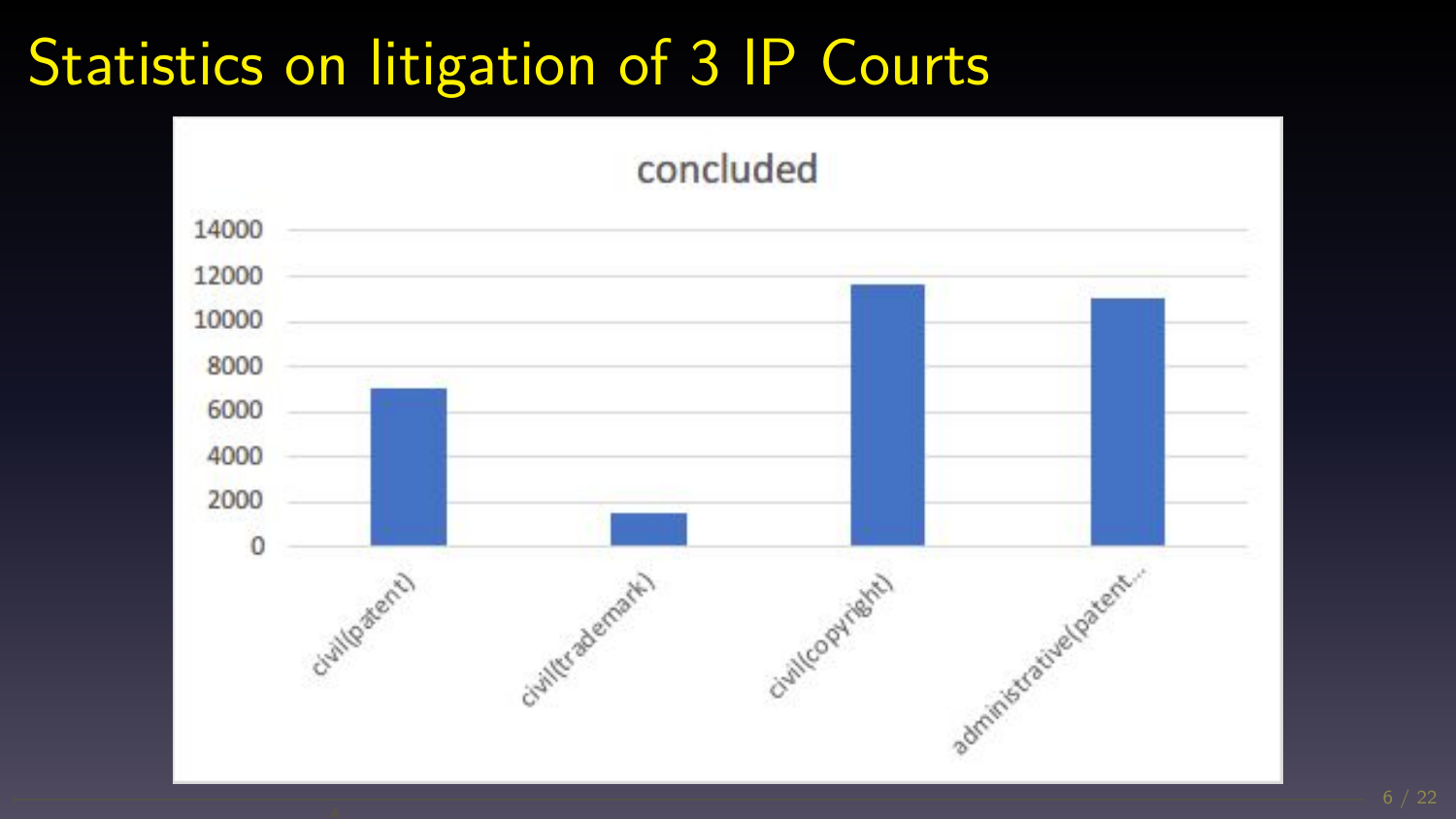#### Statistics on patent application, administrative enforcement, litigation and invalidation

| year                              | 2014  | 2015  | 2016  |
|-----------------------------------|-------|-------|-------|
| Patent applications for invention | 928K  | 1102K | 1339K |
| Granted patents of invention      | 233K  | 359K  | 404K  |
| Administrative enforcement        | 24479 | 35844 | 48916 |
| Patent infringements              | 7671  | 14202 | 20351 |
| Invalidation                      | 2742  | 3652  | 4100  |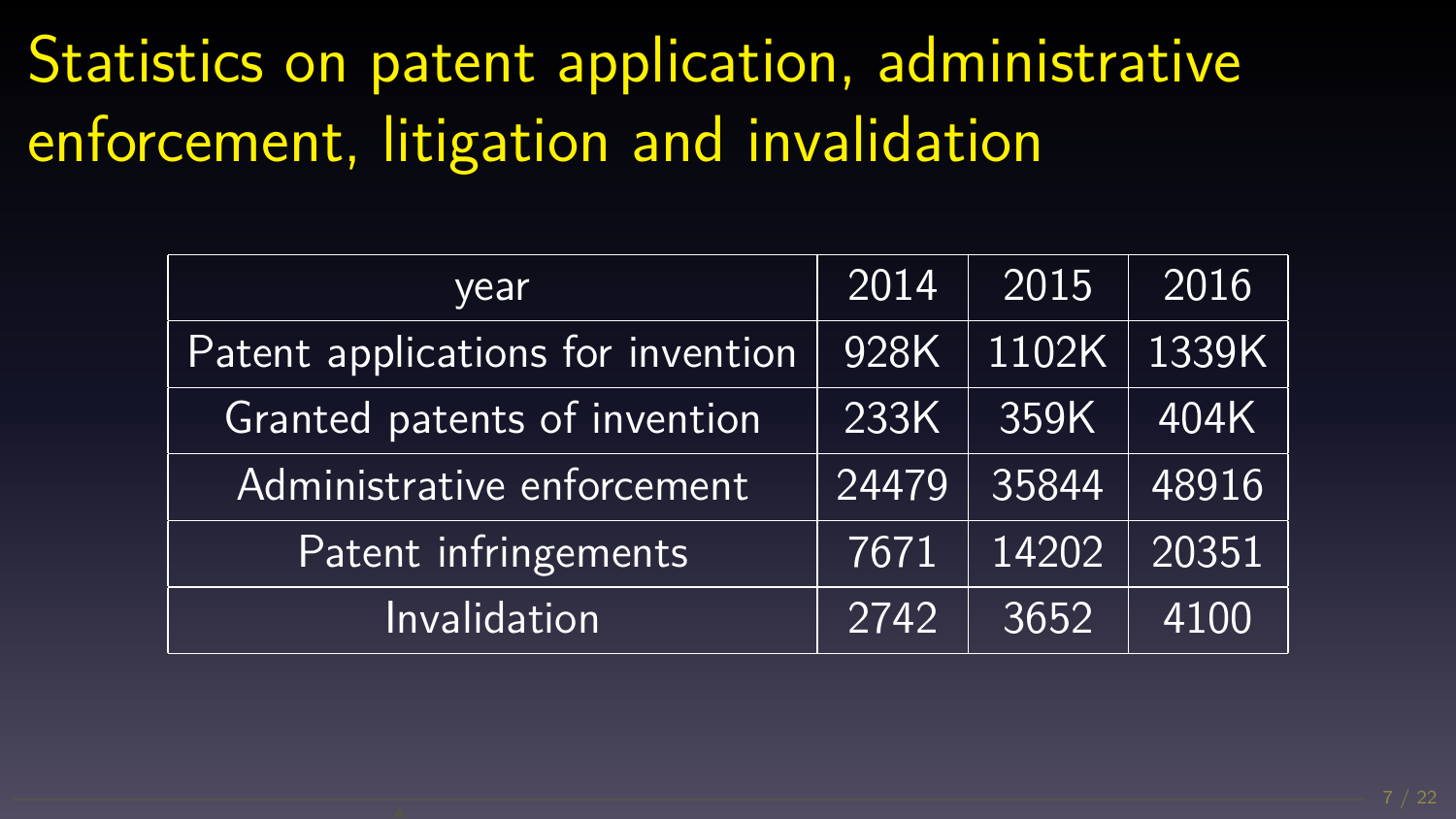#### Statistics on Indemnities in Patent Litigation

| Types of patent<br>Damages(RMB) | Invention |            | Utility model |             | Design   |            |  |
|---------------------------------|-----------|------------|---------------|-------------|----------|------------|--|
|                                 | Quantity  | proportion | Quantity      | proportion  | Quantity | proportion |  |
| < 10k                           | 3         | 0.6%       | 37            | 4.4%        | 223      | 8.1%       |  |
| 10k-100k                        | 157       | 31.7%      | 564           | 67.2%       | 2,276    | 83.2%      |  |
| 100k-1000k                      | 301       | 60.7%      | 232           | 27.6%       | 227      | 8.3%       |  |
| 1000k-5000k                     | 33        | 6.6%       | 7             | 0.8%        | 11       | 0.4%       |  |
| $>= 5000k$                      | h         | 0.4%       | $\mathbf{0}$  | $\mathbf 0$ | O        | 0          |  |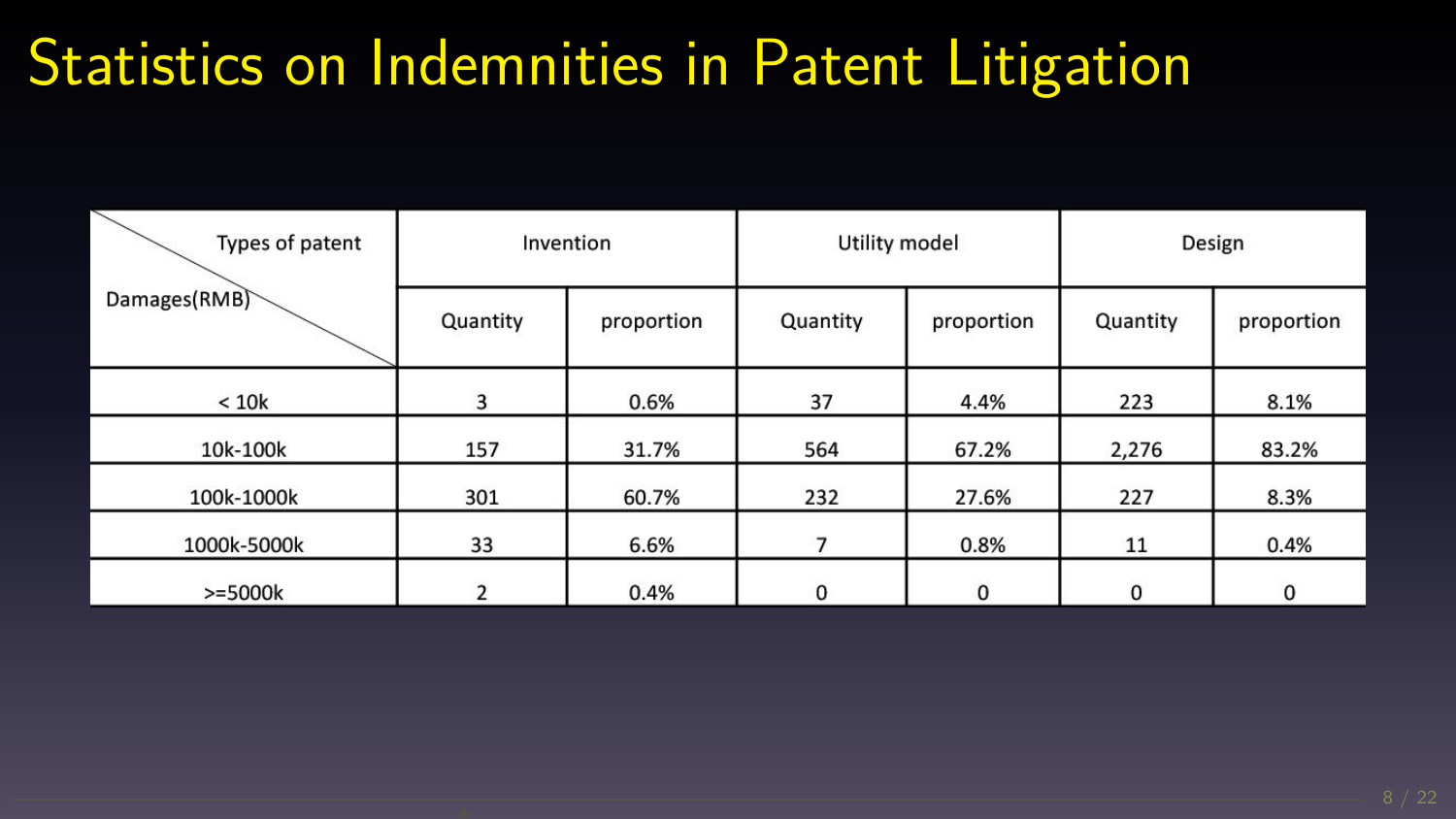#### Statistics on Indemnities to Foreign Patent Owners

| <b>Types</b>  |            | Nationwide |         | Foreign   |         |         |  |
|---------------|------------|------------|---------|-----------|---------|---------|--|
|               | Highest    | Median     | Minimum | Highest   | Median  | Minimum |  |
| invention     | 49,000,000 | 150,000    | 6,000   | 4,800,000 | 200,000 | 23,000  |  |
| Utility model | 3,588,000  | 50,000     | 2,085   | 300,000   | 180,000 | 25,000  |  |
| Design        | 3,000,000  | 25,000     | 1,000   | 3,000,000 | 70,000  | 10,000  |  |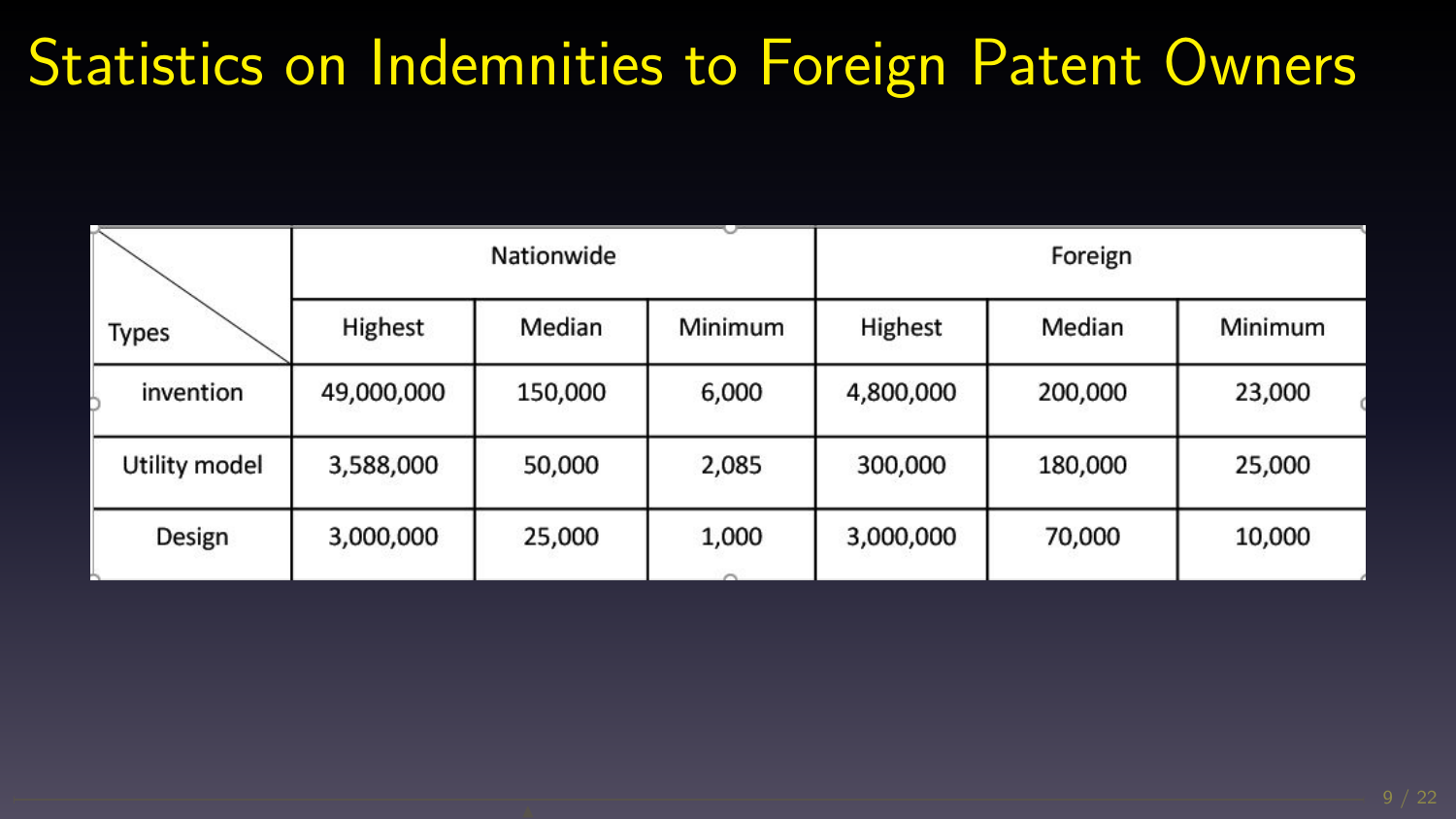# Statistics on Ideminities in Patent Litigation of 3 IP Courts

| Courts        | Highest        |          |         | Median         |          |           | Minimum        |          |         |
|---------------|----------------|----------|---------|----------------|----------|-----------|----------------|----------|---------|
| <b>Types</b>  | <b>Beijing</b> | Shanghai | Guangz  | <b>Beijing</b> | Shanghai | Guangzhou | <b>Beijing</b> | Shanghai | Guangzh |
|               |                |          | hou     |                |          |           |                |          | ou      |
| Invention     | 49,000,000     | 200,000  | 260,000 | 827,630        | 11,000   | 100,000   | 52,478         | 25,000   | 30,000  |
| Utility model | 3,588,000      | 60,000   | 1,000,0 | 100.000        | 32,500   | 25.000    | 20,000         | 9,000    | 10,000  |
|               |                |          | 00      |                |          |           |                |          |         |
| Design        | 3,000,000      | 150,000  | 600,000 | 110,000        | 13,000   | 25,000    | 5,000          | 6,000    | 5,000   |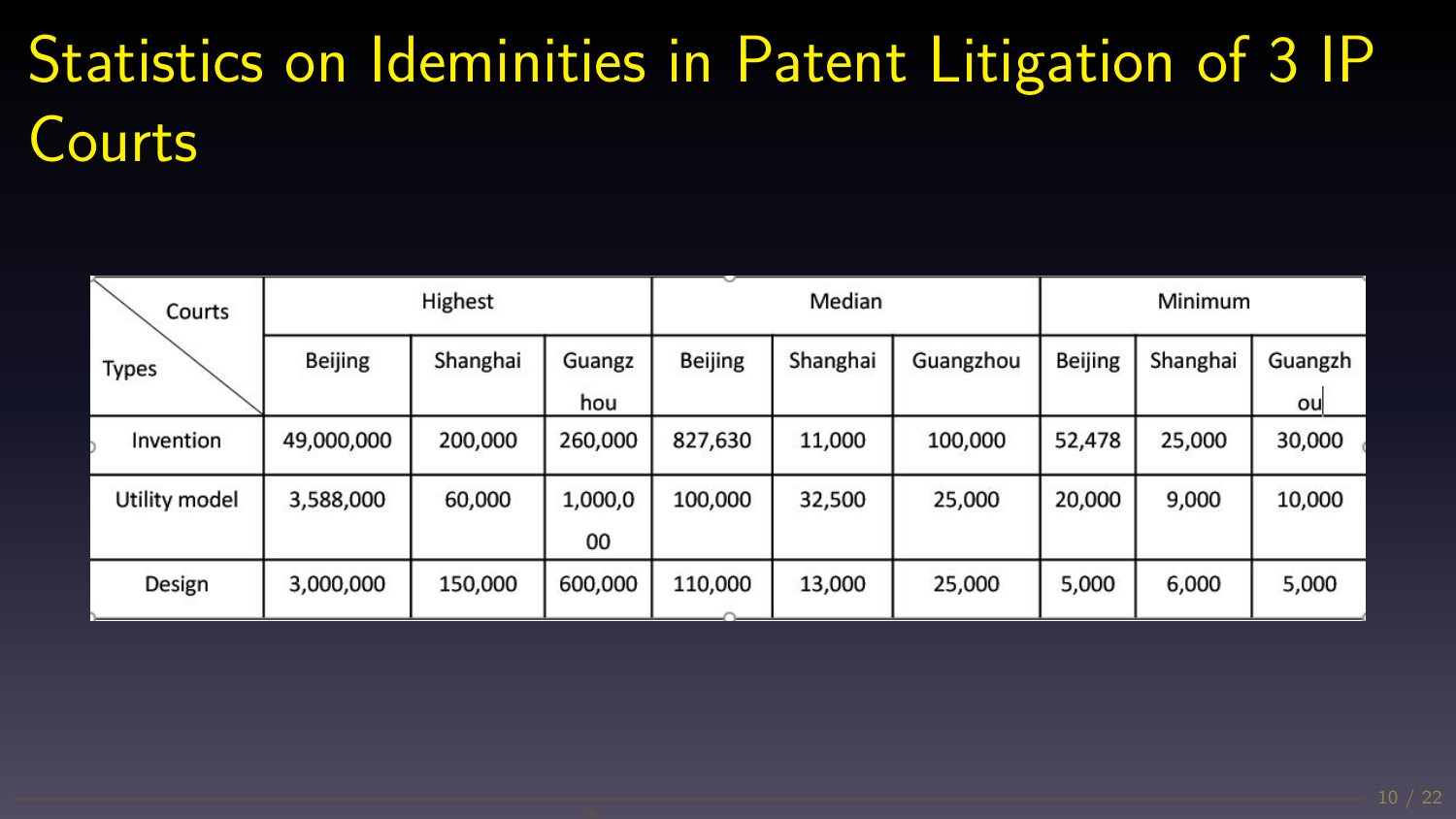#### Comparison between 3 IP Courts and other Courts regarding Indemnities

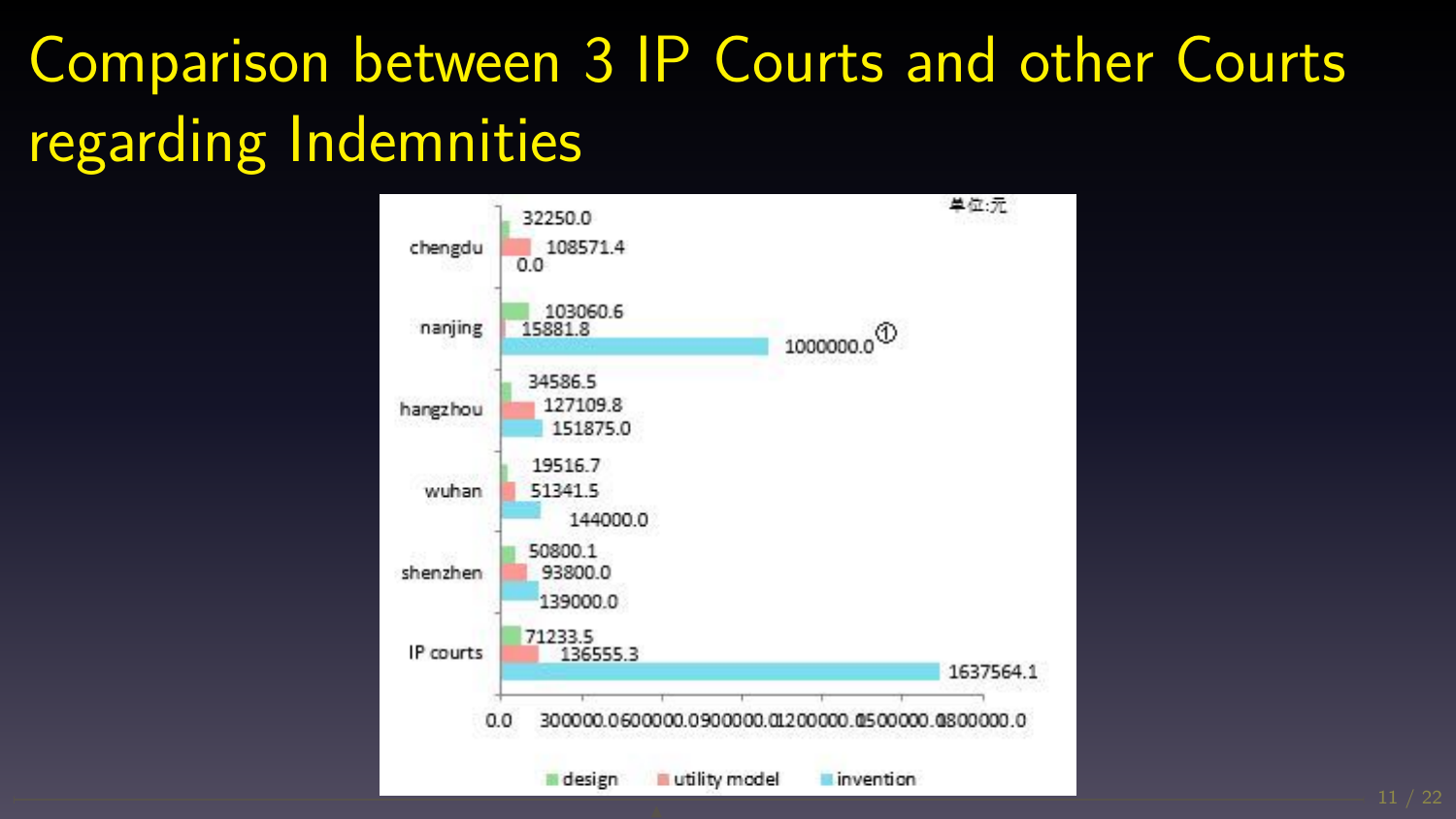Statistics on Judicial and Administrative Protection

Updating on Politics and Case-Law on Protection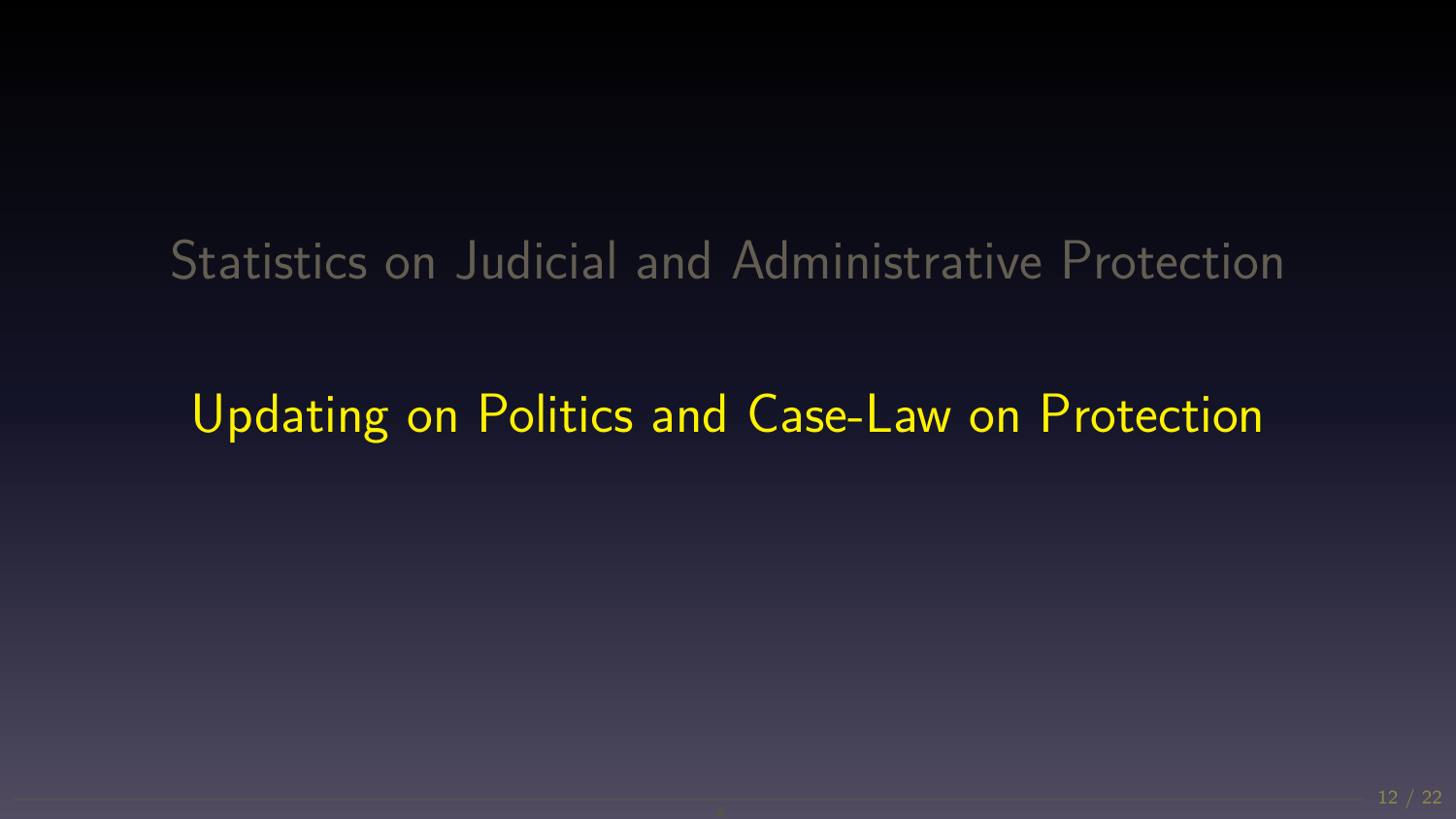Outline of the Judicial Protection of Intellectual Property in China(2016-2020)

- $\triangleright$  Primacy of the judiciary;
- ▶ Strict enforcement of law;
- $\triangleright$  Differentiated measures;
- ▶ Proportionality.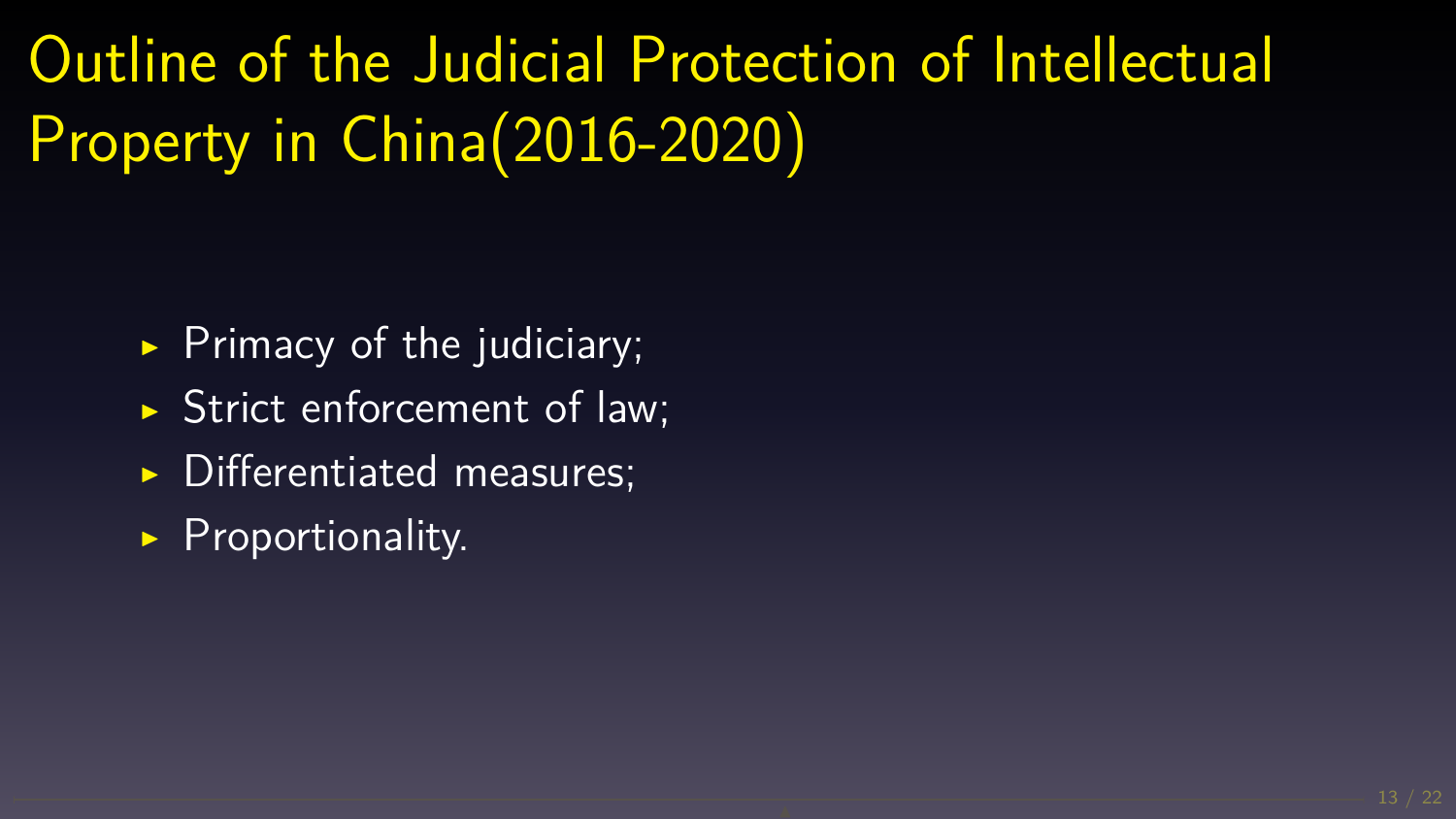#### Insisting strict protection of intellectual property

- ▶ Creating an infringement damages system that reflects the full value of intellectual property;
- $\triangleright$  Clarifing the function of the courts to examine the legal force of patents and registered marks during a patent or trademark civil litigation;
- $\triangleright$  Formulating intellectual property evidentiary rules when appropriate.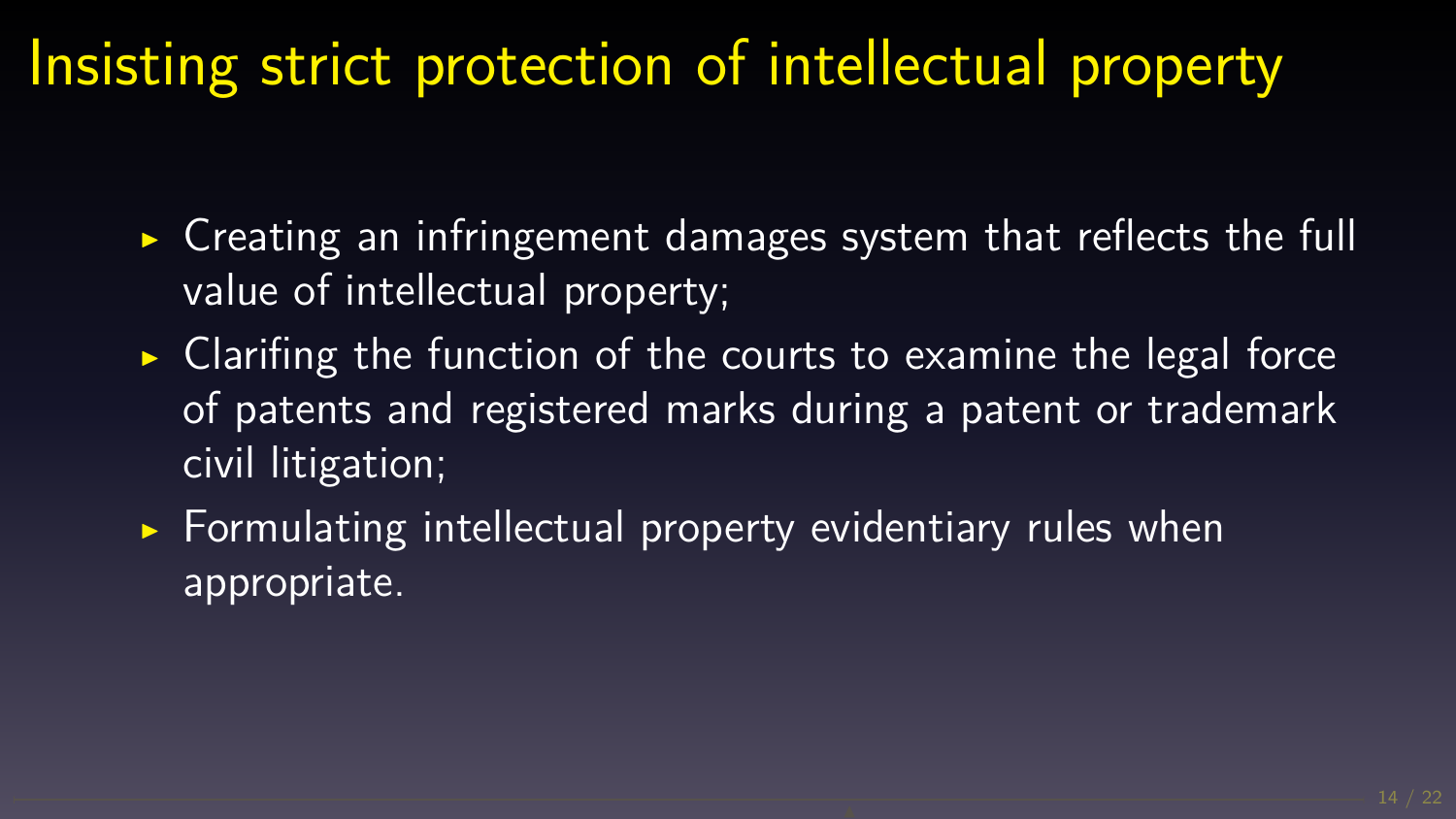## SPC(2012) Min Shen Zi No. 1544 BAI Wanqing vs. Chengdu Hard-To-Find Items Center Guiding Case No. 55

If there is an obvious flaw in the statements of a utility model patent claim and the specific meaning of the technical terms in the claim still cannot be determined by combining the specification of the patent involved in a case, attached figures, common knowledge in the art, relevant existing technology, etc., resulting in the scope of protection of the patent being obviously unclear, then a people's court cannot determine that the allegedly infringing technical solution constitutes an infringement of rights because there is no way to conduct a substantively meaningful infringement comparison of the claim with the allegedly infringing technical solution.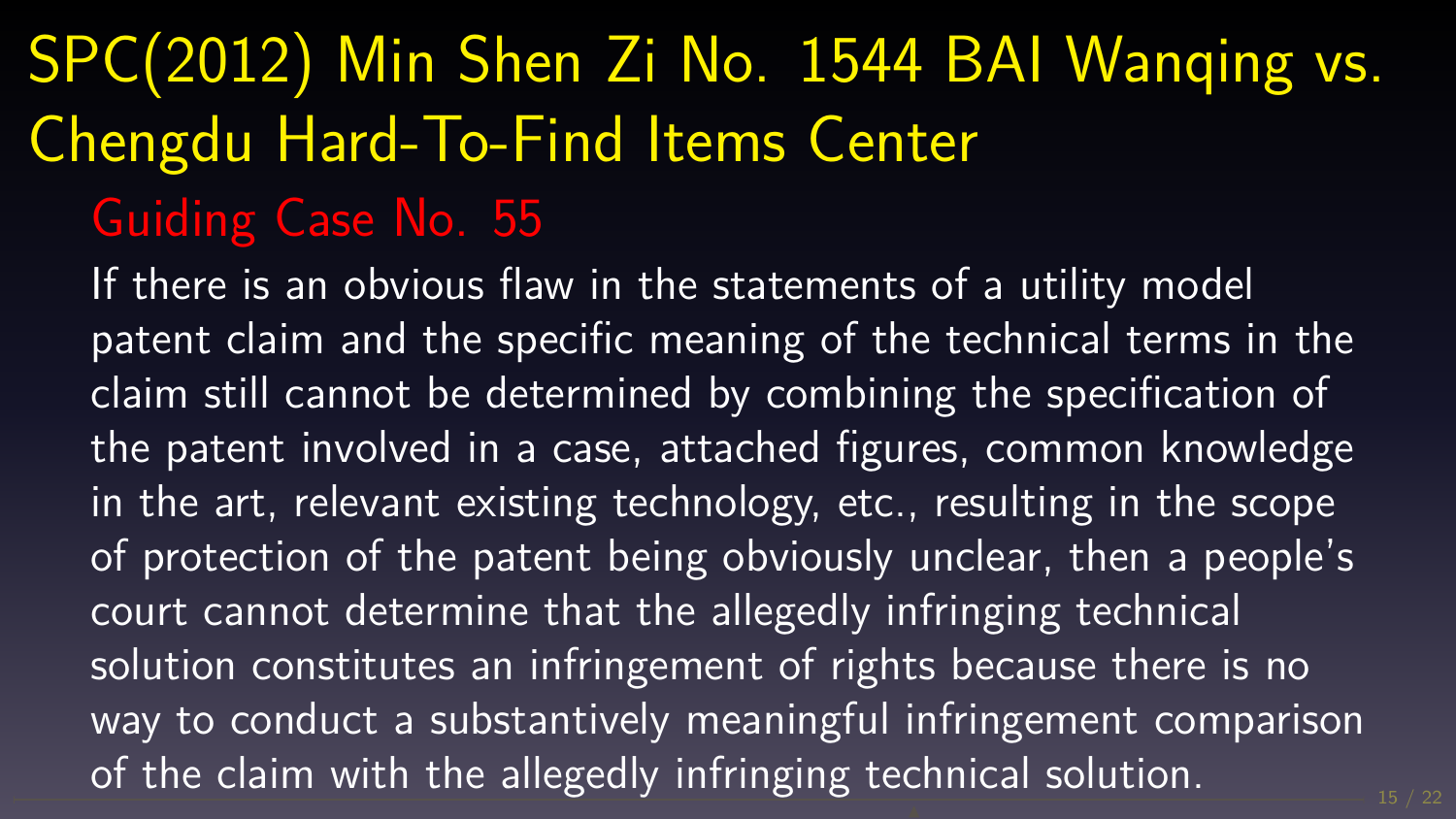Interpretation (II) of the Supreme People's Court on Several Issues concerning the Application of Law in the Trial of Patent Infringement Dispute Cases<sup>1</sup>

 $\triangleright$  Effects of patent invalidation on infringement litigation;

- $\triangleright$  Calculation of damages;
- $\triangleright$  Cessation of infringement acts;
- ▶ Issues of standard essential patent;
- $\blacktriangleright$  Indirect infringement.

 $1$ Effective date: 04-01-2016.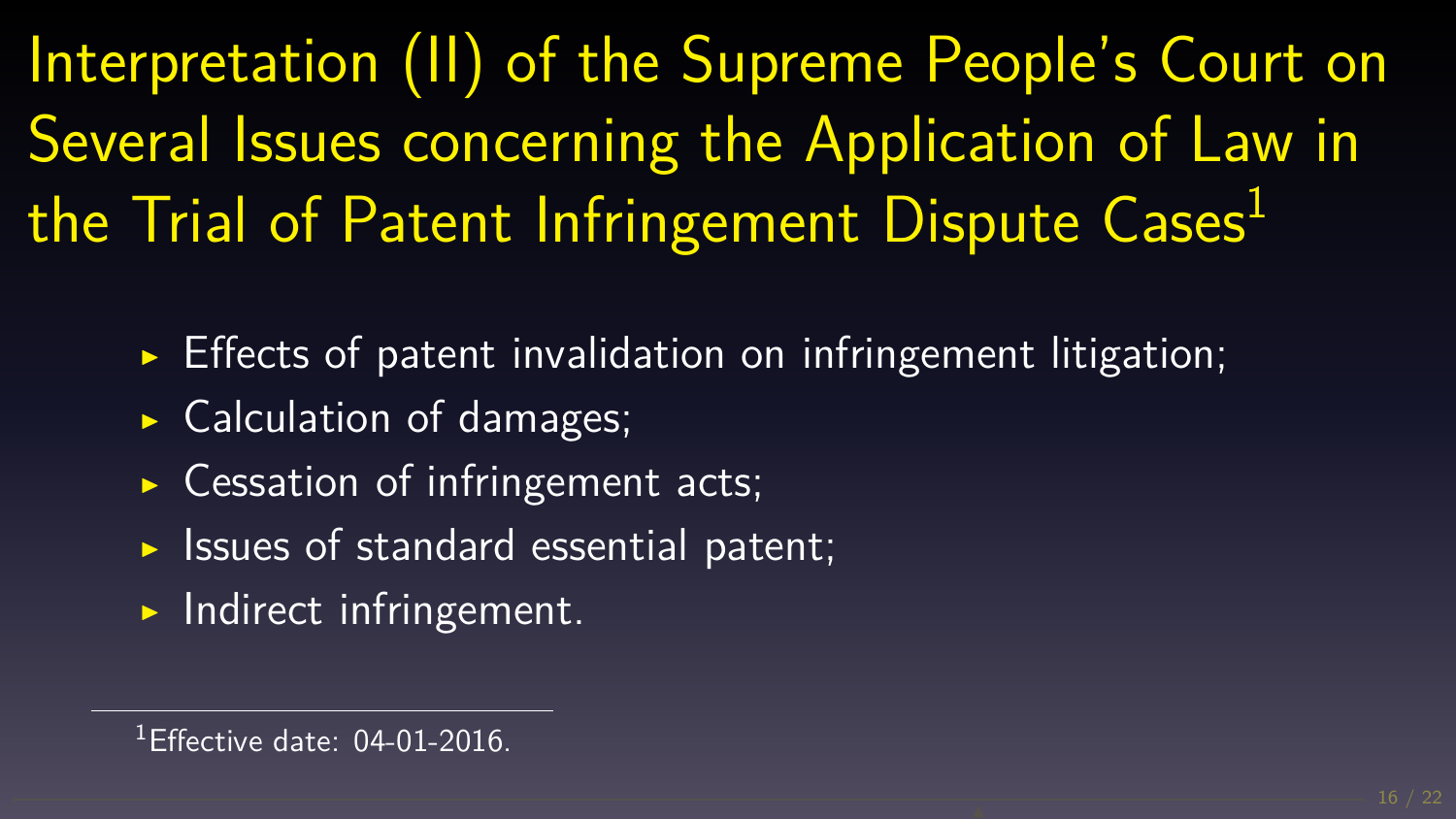#### Article 2 of Interpretation (II)

- $\triangleright$  Where the claims of a patentee in a patent infringement action is declared invalid by the Patent Reexamination Board, the people's court that tries the patent infringement dispute case may rule to dismiss the action which is initiated based on such invalid claims.
- $\triangleright$  Where there is evidence proving that the decision of declaring the invalidationof the aforesaid claims is set aside by an effective administrative judgment, the patentee may initiate a separate action.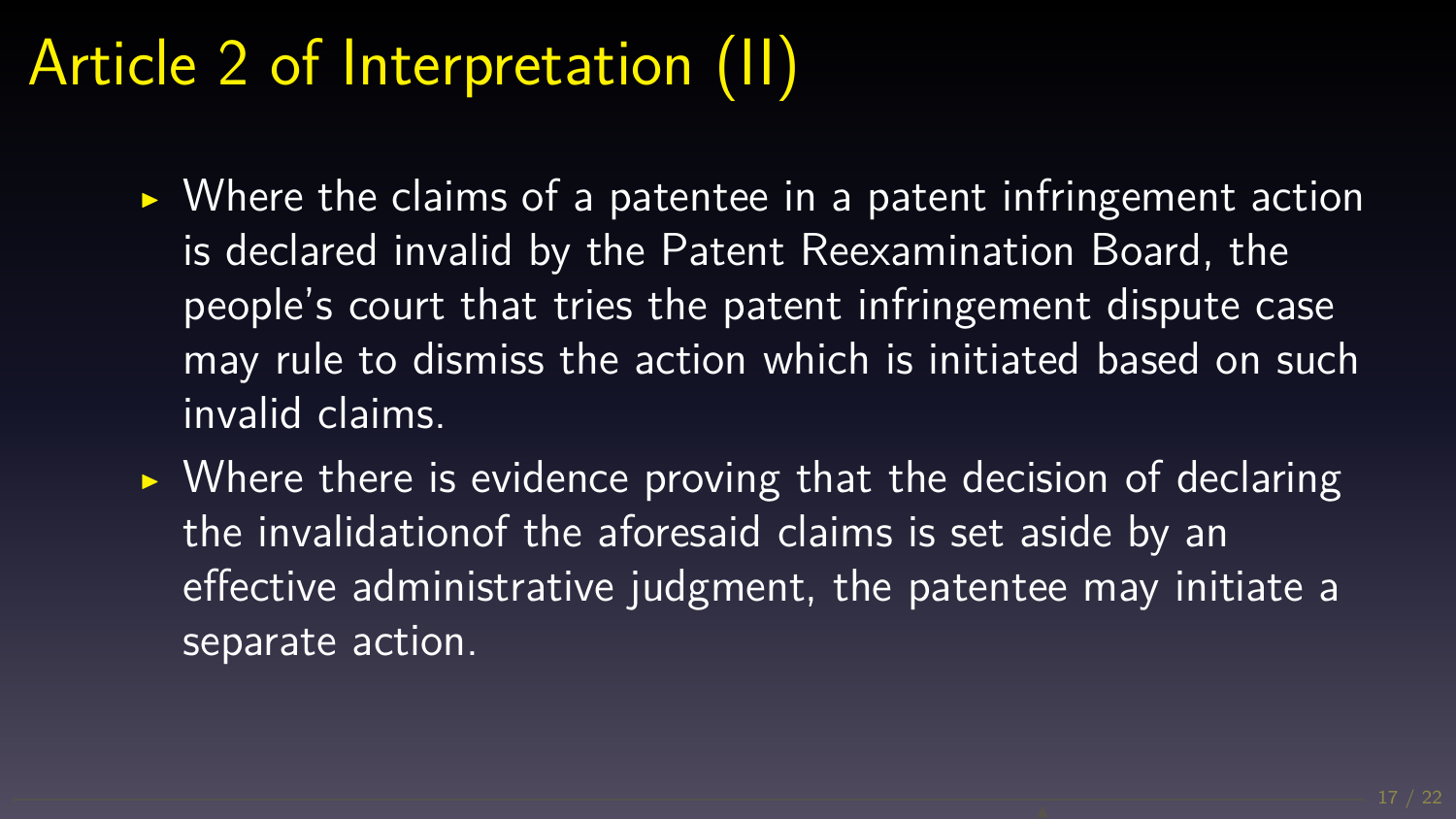#### Article 27 of Interpretation (II)

- 1. Where it is difficult to determine the actual losses suffered by the patentee due to the infringement, the people' court shall, in accordance with the provisions of paragraph 1 of Article 65 of the Patent Law, request the patentee to produce evidence to prove the interests acquired by the infringer due to the infringement.
- 2. Under the circumstance that the patentee has provided the preliminary evidence on the interests acquired by the infringer, and the account books or materials related to the patent infringing act are primarily controlled by the infringer, the people's court may order the infringer to provide such account books or materials.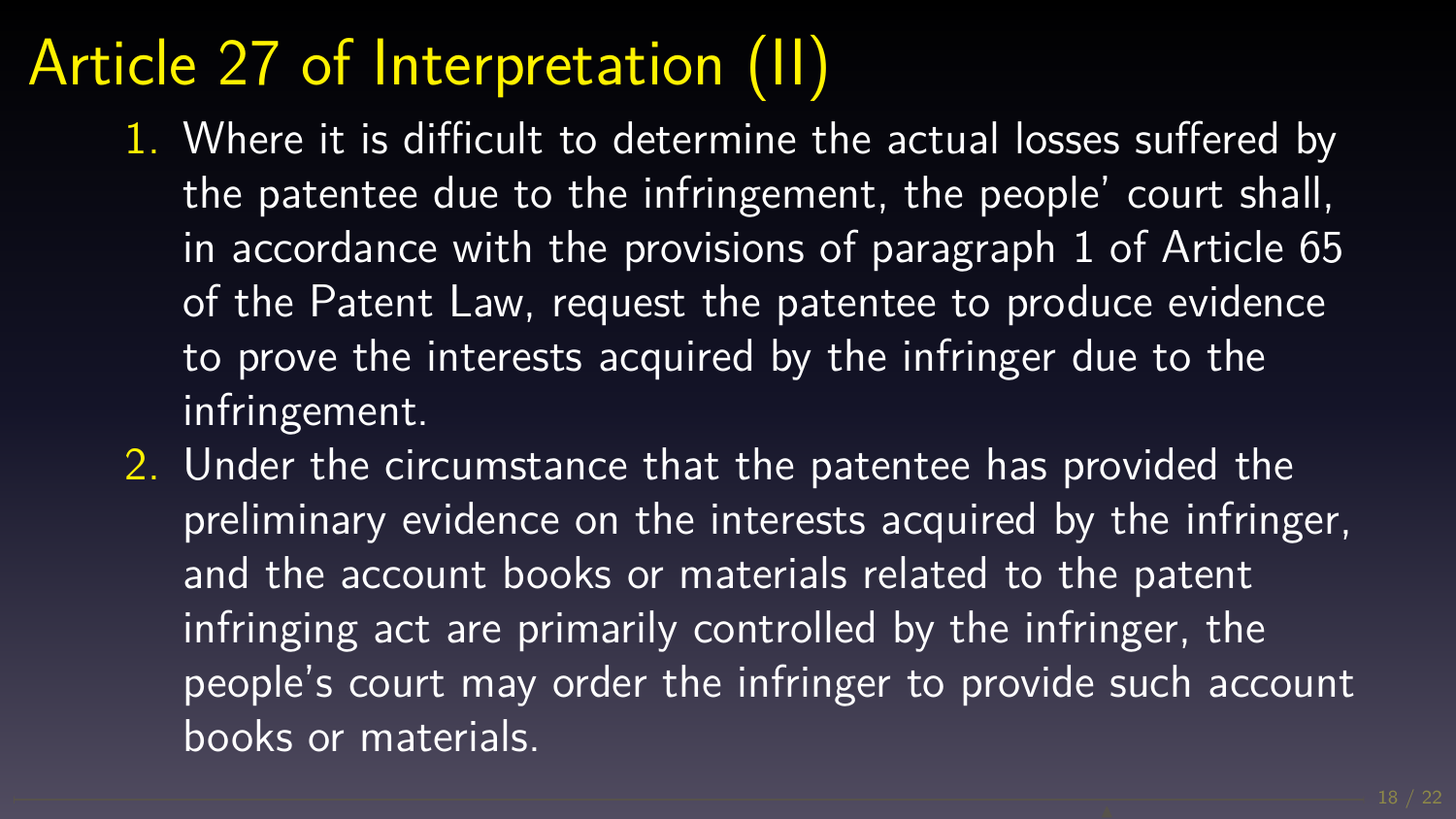#### Article 27 of Interpretation (II)

3. Where the infringer refuses to provide or provides any false account books or materials without any justifiable reason, the people's court may determine the interests acquired by the infringer due to the infringement according to the patentee's claims and the evidence they provided.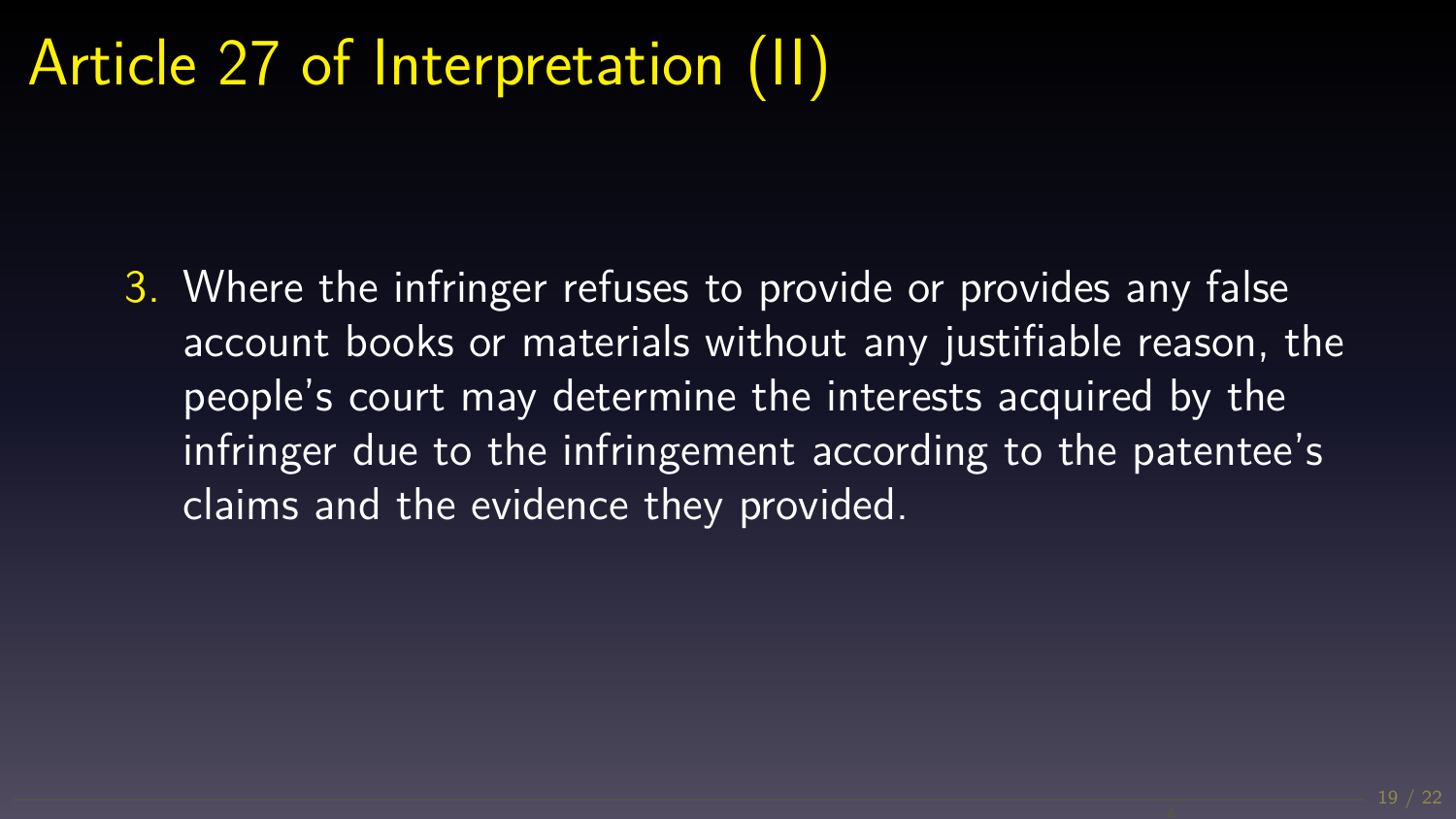#### Watchdata vs. Hengbao $2$

- ▶ Both Watchdata and Hengbao produce USB keys used for bank transactions,
- ▶ Watchdata filed a suit, alleging Hengbao of infringing its patent,
- ▶ Evidence produced by Bank of China showed that Hengbao in totality sold about 4.8 million USB keys to twelve different banks.
- ▶ Notarized web pages belonging to Hengbao showed that the company also sold infringing products to several other banks.
- ▶ Hengbao refused to submit its account books or any other evidence, the Court presumed that Watchdata's claim was valid and supported its claim.

<sup>2</sup>Beijing IP Court (2015) Jing Zhi Min Chu No. 441.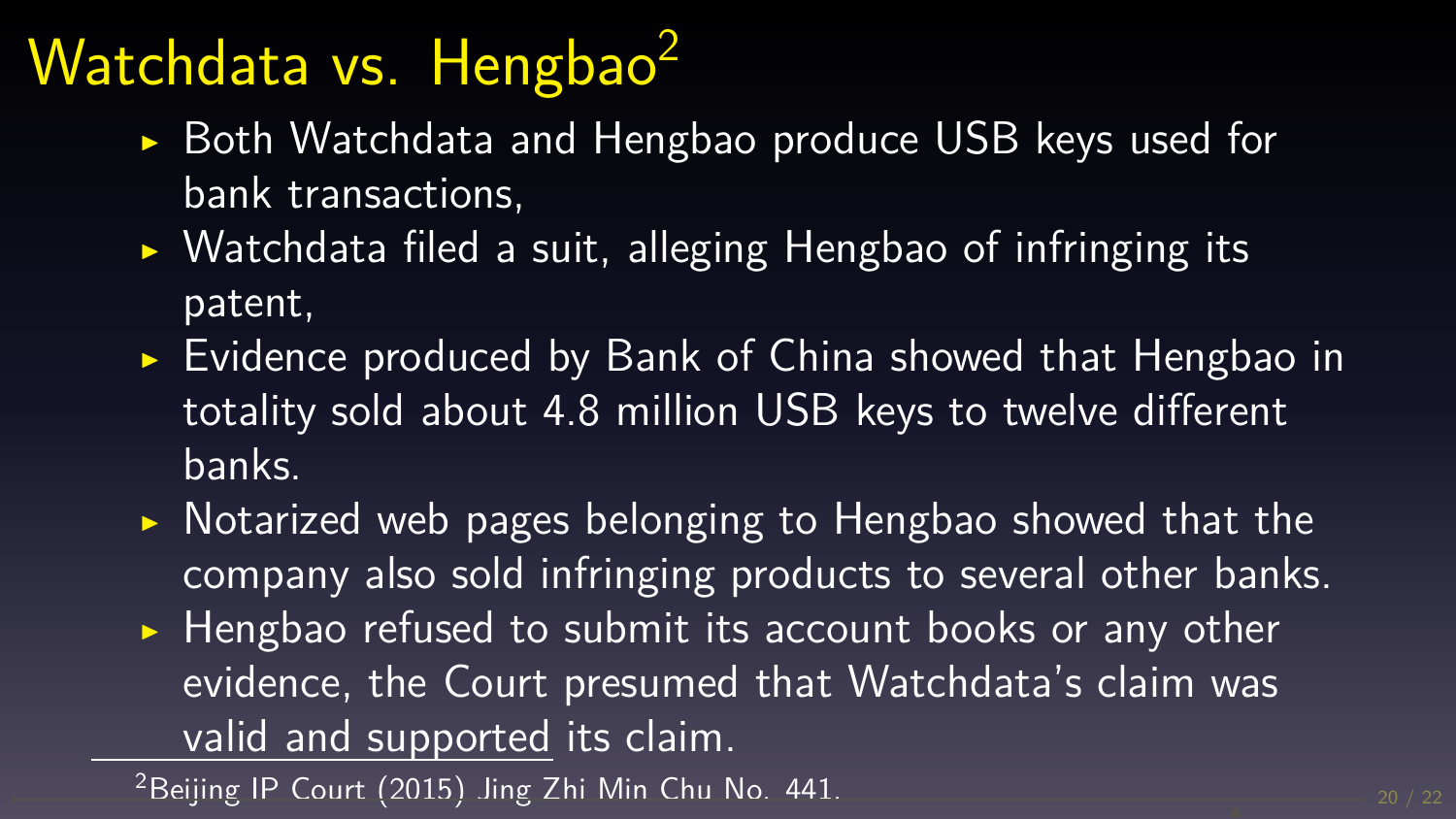#### Panasonic vs. Jindao<sup>3</sup>

- ▶ Panasonic stated that the product "Kingdom Ion Cosmetic Steamer KD-2331" that was produced, sold and offered for sale by Jindao infringed the design patent of Panasonic;
- ▶ The patentee provided that the amount of 18,411,347 infringement products was retrieved and fixed on a part of e-commerce platforms via notarization and th eaverage unit price RMB 260 of the product.
- ▶ Courts determined that the compensation amount of RMB 3 million claimed by Panasonic according to the sale and the average unit price of the infringement product shown on the Internet was reasonable.

 $3$ Beijing Higher People's Court (2016) Jing Min Zhong No. 245.